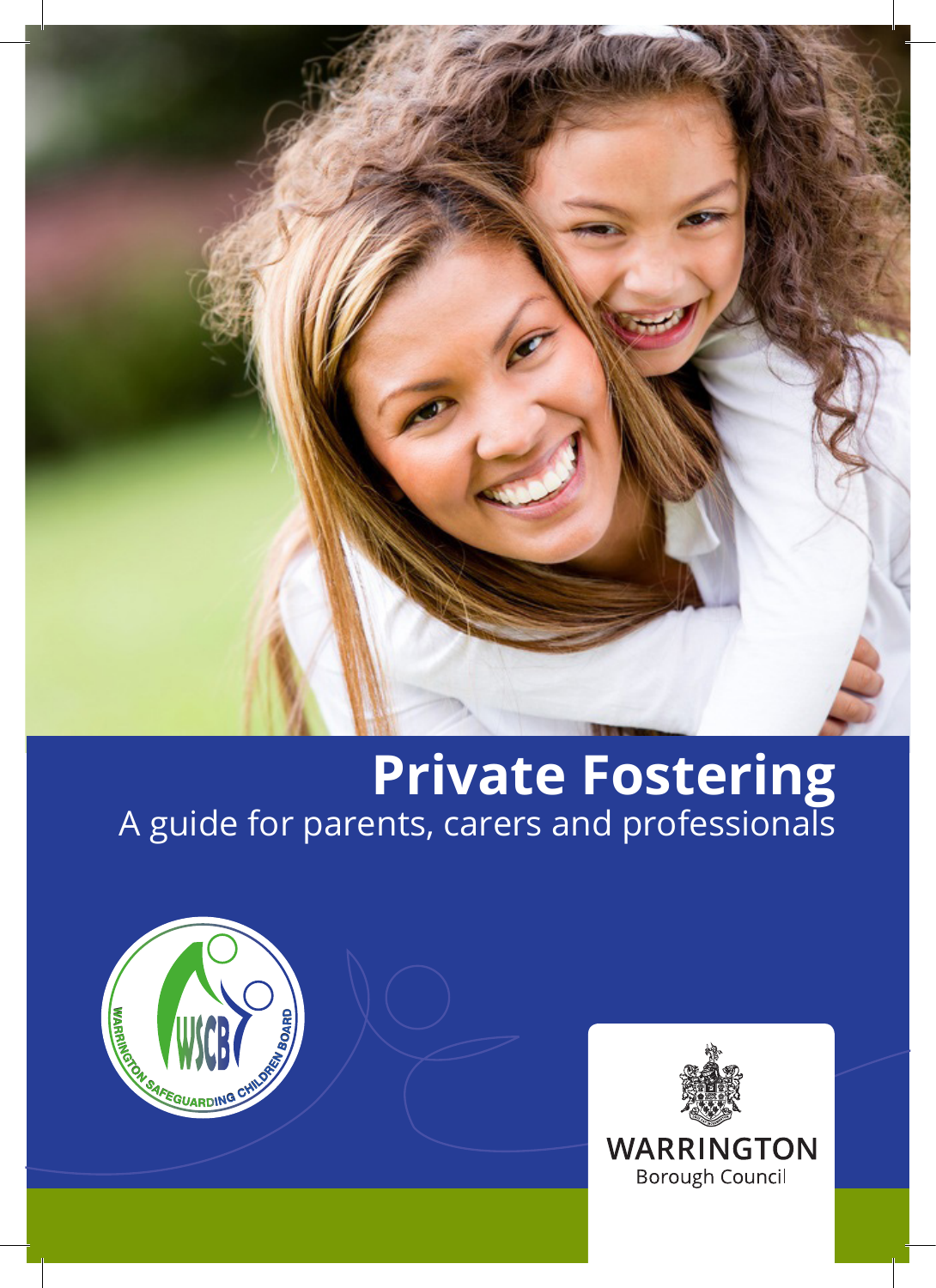### **Did you know?**

If a child or young person under 16 years (or 18 if disabled) is staying with you for more than 28 days you could be a **private foster carer.** A private foster carer may be a friend of the family or the child's friend's parents or someone unknown who is willing to privately foster a child. A private foster carer is not a parent, step parent, legal guardian, grandparent, brother, sister, aunt or uncle (great aunt/great uncle are considered private foster carers.)

Examples of private fostering arrangements:

- children sent from abroad to stay with another family
- parents who are working abroad
- a parent is in hospital
- teenagers who have broken ties with their parents
- children living with host families whilst studying.

# **What do you need to do?**

Any parent, carer or professional who is aware of a private fostering arrangement is legally required to inform the local authority. It is vital that the council is aware of such arrangements so that they can safeguard the welfare of potentially vulnerable children.

If you are a parent making private fostering arrangements for your child, you need to let the council know in writing at least six weeks before the arrangement begins. If the arrangement is due to start in less than six weeks or the child is already living with the carer you need to let the council know immediately.

The council can help in completing a written agreement between the parent(s) and the carer, covering:

- arrangements for financially supporting the child
- permission for the carer to seek emergency medical treatment
- the plan to keep in contact with the child.

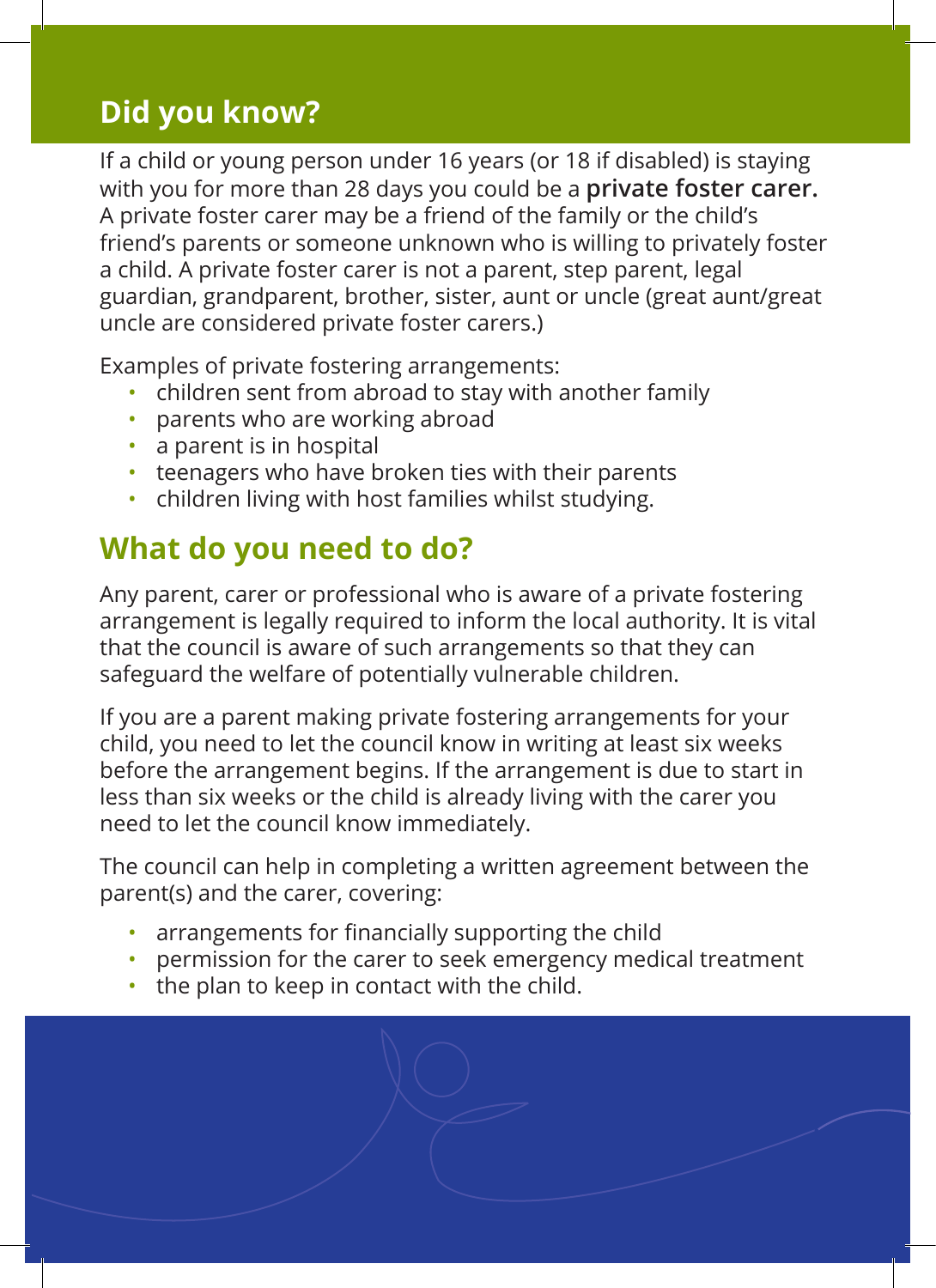#### **Did you know?**

If you are a carer about to enter into a private fostering agreement you need to:

- inform the council of the plans within six weeks before the arrangement begins. If the arrangement is due to start in less than six weeks or the child is already living you, you need to let the council know immediately
- have a prearranged visit from a social worker to your home to ensure it is safe and appropriate for the child to live there
- let the social worker meet any other adults who live in your home
- undergo a Disclosure and Barring Service (DBS) check on you and other adults in your home.

If you are a professional who works with children in education, health or social care you are likely to come across private fostering situations. As it is often the case that the council doesn't know about all private fostering arrangements you must:

- explain to the parents or the carers that they must notify the council of the private fostering arrangement immediately
- contact the council and give as much detail as you know about the arrangement.

Once the council has been informed of a private fostering arrangement, a representative will:

- visit the carer, the child and the carer's home within seven days
- talk to the child to find out how he or she feels about where they are living
- contact the parents to talk about the arrangement
- undertake an assessment of the child's needs and the suitability of the care arrangement